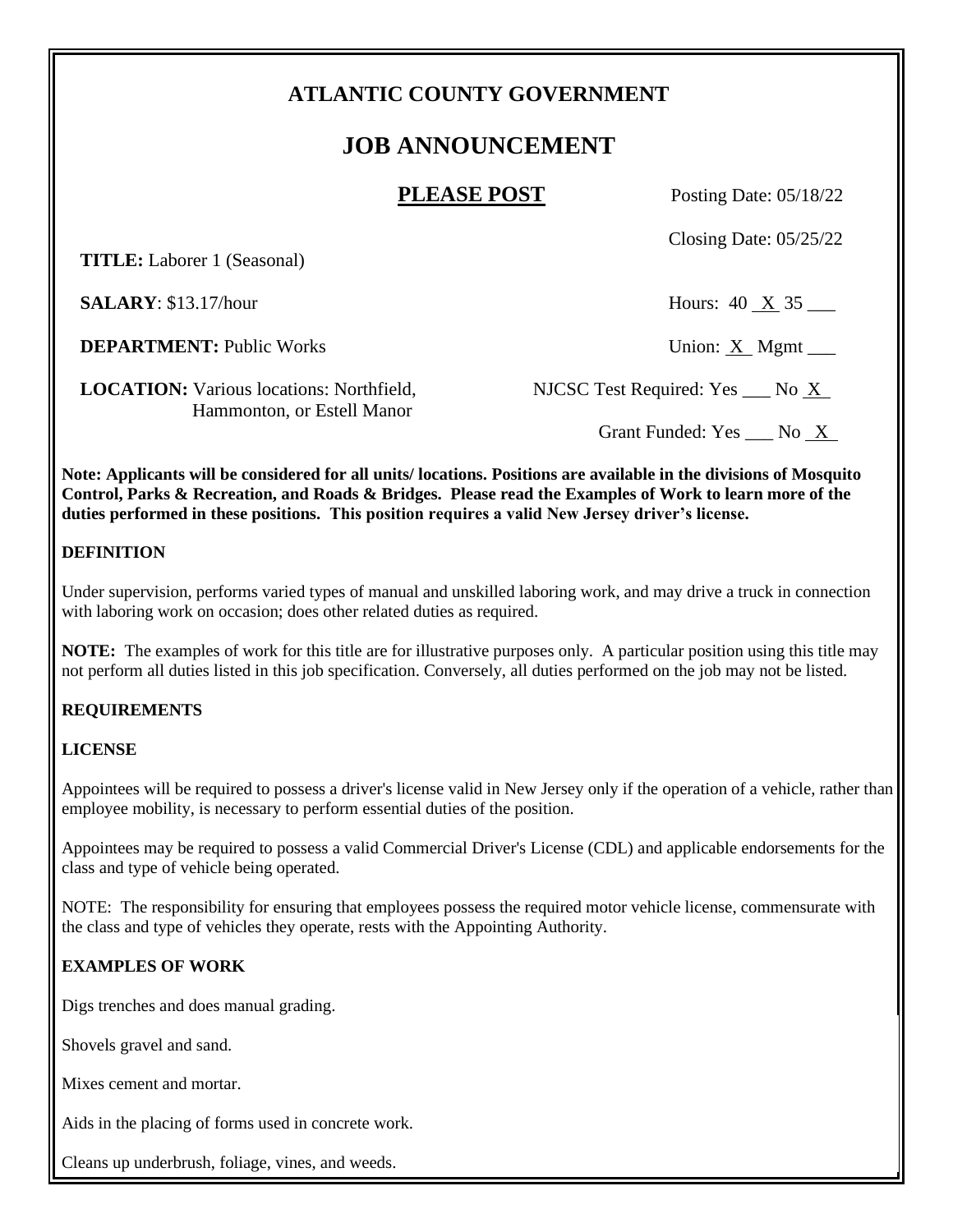Cuts down trees and digs out tree stamps. Cuts grass. Trims hedges. Install drain pipes and catch basins, lays works, and paints guards rails. Builds, repairs, and raises catch basins and manholes. Loads, lifts, and moves supplies, furniture, and equipment. Digs trenches and does manual grading. Cleans incinerators. Collects rubbish and other refuse. Waters lawns, flowers, and vegetable beds. Loads and unloads trucks. Individuals may be trained how to safely and properly apply chemicals and biological controls. May deliver mosquito samples to state laboratory for viral testing. May assist in setting mosquito traps and collecting samples as part of our surveillance program. Shovels snow. Whitewashes walls. Mixes cement and mortar. Places forms used in concrete work. Performs cold patching. Performs flagging duties for traffic control. Digs out stumps of trees, and digs out and destroys poisonous vines, weeds and undergrowth. Learns to operate construction and/or maintenance equipment. May learn to operate a pneumatic drill. May learn to operate and make minor repairs to street, road, and related public works equipment. May rake asphalt mixtures used in paving to proper thickness and grade. May distribute asphalt mixtures to eliminate hollows and high spots in the surface under the construction or repair. May patch joints and edges of pavement with asphalt cement. May tamp and smooth asphalt pavement. May operate and maintain asphalt heating kettle. May assist in the repair and maintenance of zoo displays and structures.